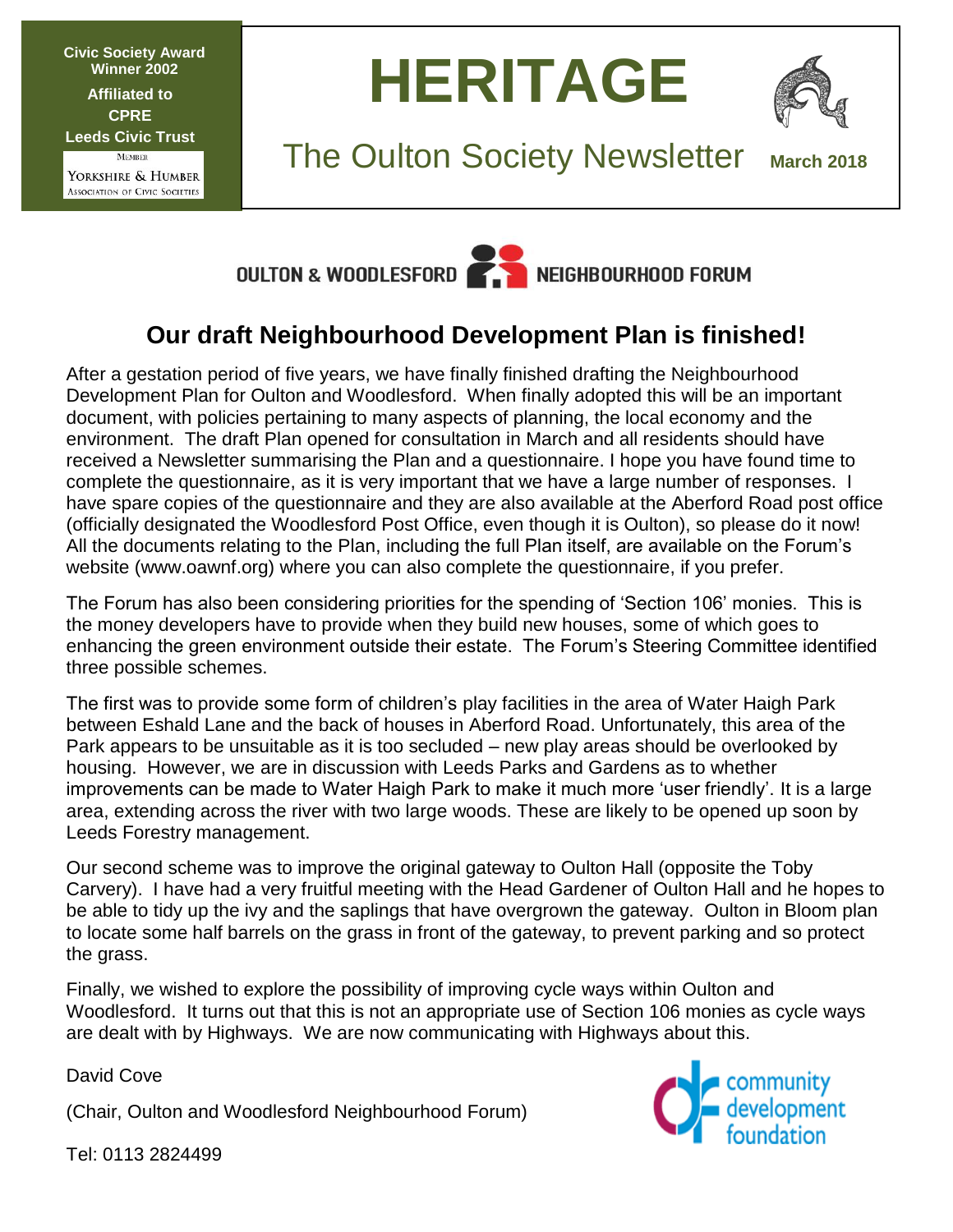

ō **SOAK TILE & BATHROOMS** 74 Aberford Road Oulton Leeds LS268HP **Quality Bespoke Bathrooms** at affordable prices Branded bathroom suites on display and a wide range of tiles. Fully project managed from CAD design to Completion 01132828999 soakbathrooms@msn.com www.soakbathroomsleeds.co.uk Free car parking @ Lidl



WINDOWS - DOORS - CONSERVATORIES

- Head Office & Showroom Carr Wood Road Ind Est<br>Glasshoughton Castleford West Yorkshire WF10 4PT Telephone: (01977) 668866<br>Facsimile: (01977) 668855



**Sharman Shaw Exhibitions Ltd** Gildersome Spur, Morley Leeds LS27 7JZ

Tel: 0113 289 7733 www.sharmanshaw.co.uk





**T\$26 8T6** 

# **Leeds Local Development Framework and Site Allocation Plan update:**

Three years ago, the Council adopted their Core Strategy, which underpins all decisions as to where development will take place; subsequently the Site Allocation Plan was publicised which indicated the sites the Council wanted to develop. Last year we reported this would have serious implications for the area as large sections of Green Belt were proposed for development including a large area between Methley Lane and Fleet Lane. The proposal here is to build 322 homes and a two-form entry primary school to accommodate the new influx of children across Oulton.

In the autumn of 2017 the Council was due to have their Site Allocation Plan publically examined by Government Inspectors; however on 14th September 2017 the Department of Communities and Local Government (DCLG) issued new consultation proposals 'Planning for the right homes in the right places'. In light of this, the Council announced that their proposals for housing needed reviewing. Originally, the Council had agreed a target of 70,000 homes, which needed to be built by 2028; new evidence now suggests this could be revised down to around 44,000 homes. This appears to be good news as many Green Belt sites have been set aside and may not be developed; however, all the Green Belt sites in Oulton are still under threat and are still part of the plans.

The Inspectors agreed to a postponement of the housing proposals and suggested reconvening in the spring of 2018 after a period of consultation. There are no new dates and it may well be the Examination does not take place until the summer.

The Society will continue to work closely with the Oulton & Woodlesford Neighbourhood Forum and will be arguing forcibly at the Public Examination against the proposed Green Belt releases in our area.

## **PLANNING ISSUES**

The Society carefully considers all planning applications in the area and generally we do not comment on the majority of them. This year there have been several minor applications, which we have been concerned about and have objected to; however, the ones below are giving us the most cause for concern.

# **Demolition of existing dwellings and construction of 71 dwellings and associated infrastructure | Sugar Hill Close, Oulton Drive, Wordsworth Drive Oulton**

This application has caused a great deal of social unrest with the affected residents; if the new development is approved, most people will be made homeless and will probably have to leave the area. The Society has met with the developers and has objected to the poor design, the lack of small homes and affordable housing. We have also made clear our real concern regarding the social impact these proposals will have on the community. The Ward Councillors and the Council are doing everything within their powers and within the planning legislation to resolve a very difficult situation. This application may not be determined for some time and we trust pressure can be brought to bear on the developer to withdraw the scheme and provide better alternatives for the local community.

# **Creation of a development platform using imported construction and demolition waste, storage of imported inert waste plus engineering operations associated with remediation of the site | Fleet Lane Oulton Leeds**

For several months, the Ashcourt Group has been clearing and carrying out de-contamination works at the old Bayford's Oil Terminal down Fleet Lane. This has not required planning permission but it has necessitated many lorry movements, which local residents are now resenting as they do not know the ultimate aim of the works. Ashcourt has not revealed to the Council what their eventual plans for the site are despite repeated requests from Ward Councillors and the Planning Dept. Another application may well be submitted which will reveal the developers aims; it is at this point that further objections can be submitted as there will be further disruption from even more vehicle movements to create a development platform.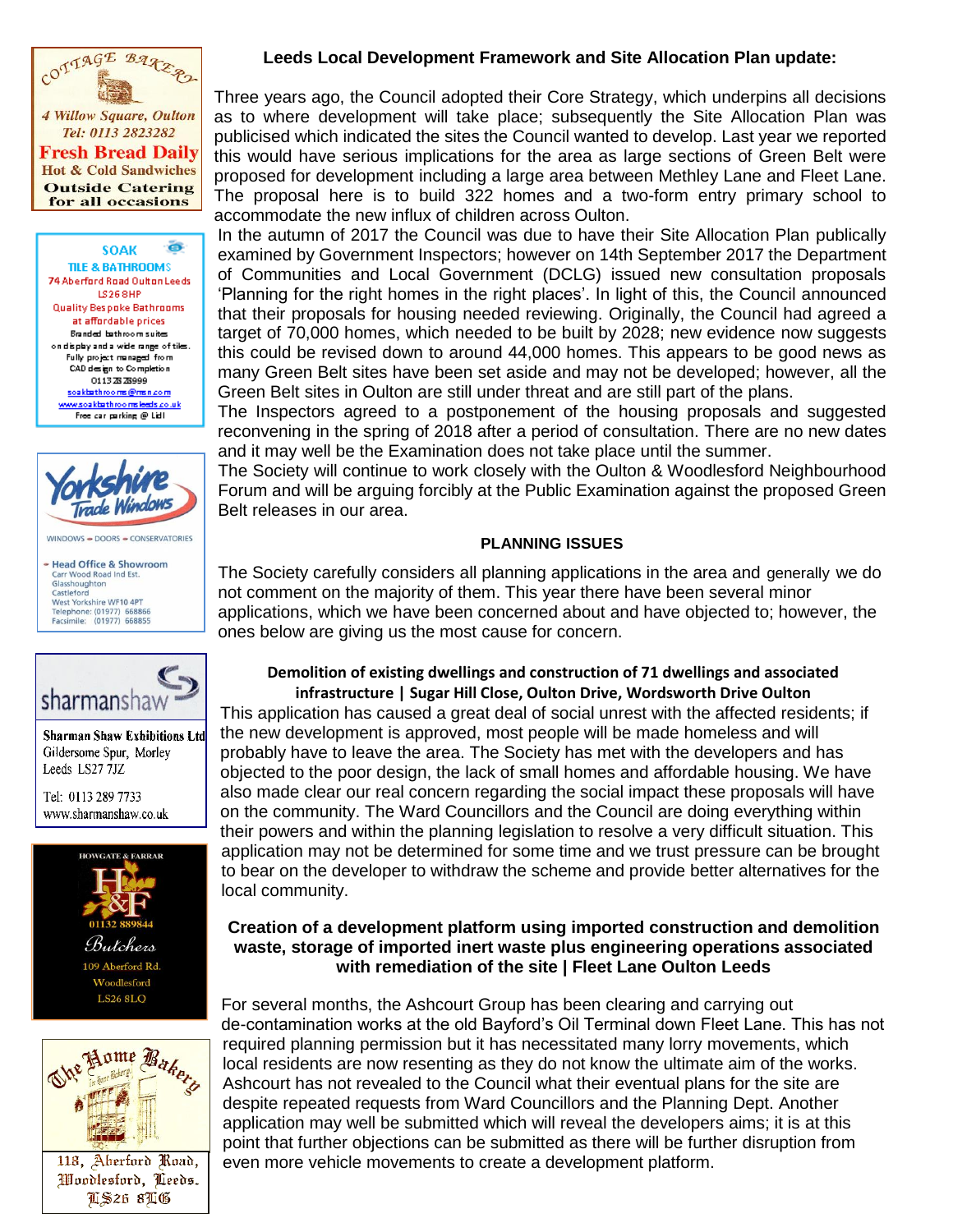# **HS2 still a major blight on Oulton and Woodlesford**

HS2 remains a major concern for the area and although works will not start for a number of years the impact on the area will be substantial and should not be underestimated. The action group SOWHAT are still campaigning and lobbying hard to get the best outcome for our Oulton and Woodlesford; we recommend you visit their website @ www.sowhat.org.uk to update yourself with the latest news.

# **St John the Evangelist Church, Oulton with Woodlesford**

The article below is an update from Rev. Sarah Hancox about the ongoing problems facing the local Parish Church. Since this was written, the Church has suffered further losses when thieves cut through the porch gates and removed all the paving slabs from inside the porch. They also caused damage to the Churchyards.

*'Since the devastating lead theft from the roofs in November 2014 we've faced a difficult road for St John's. It's been encouraging how the community have rallied around, and St John's is committed to ensuring that if St John's can be repaired and re-opened that it becomes a multi-purpose space for both worship and community use.* 

*At the end of 2015 we were awarded a grant from the Heritage Lottery Fund Grants for Places of Worship Scheme, and through this we appointed an architect for the project, conducted all necessary surveys, and finally last year repairs began to the roof. These have now been completed and the church is now almost watertight again and has a brand new roof alarm and security cameras. We say it is almost watertight because there is sadly still a small leak in one side roof that was not covered by this grant. Thanks to the generosity of the community, we have funds to do a temporary fix and keep the water out, but we are now trying to make plans for "what next" for St John's.*

*We do need at least £1.5 million in total for internal repairs and side roof repairs. This is such a huge amount of money but could be well worth it if St John's can become the beautiful shared space we dream of. Want to get involved? Contact Revd Sarah Hancox at [hancoxsa@gmail.com](mailto:hancoxsa@gmail.com) or 01977 515686 for more information about the Friends of St John's*.'

# **Website**

We are pleased to announce the launch of our new website oultonsociety.org. We appreciate it has been a long time coming but hope you will find it interesting and useful. It contains information about the Society and its work, pictures of the local area and helpful links to the Leeds City Council website. We plan to extend the content to include more photos new and old. We would also like to add further information that would be of interest to our members.

# **Committee Help**

For the past few years, the Society's Chair and Secretary positions have been vacant; the work has been shared among the committee members. The job of Treasurer, in the coming weeks, will also become vacant. We need to strengthen our committee and would welcome anyone who would like to get involved. The committee meets about 10 times a year usually on Wednesday evening for about two hours to discuss local issues. If you are interested in helping please do get in touch.